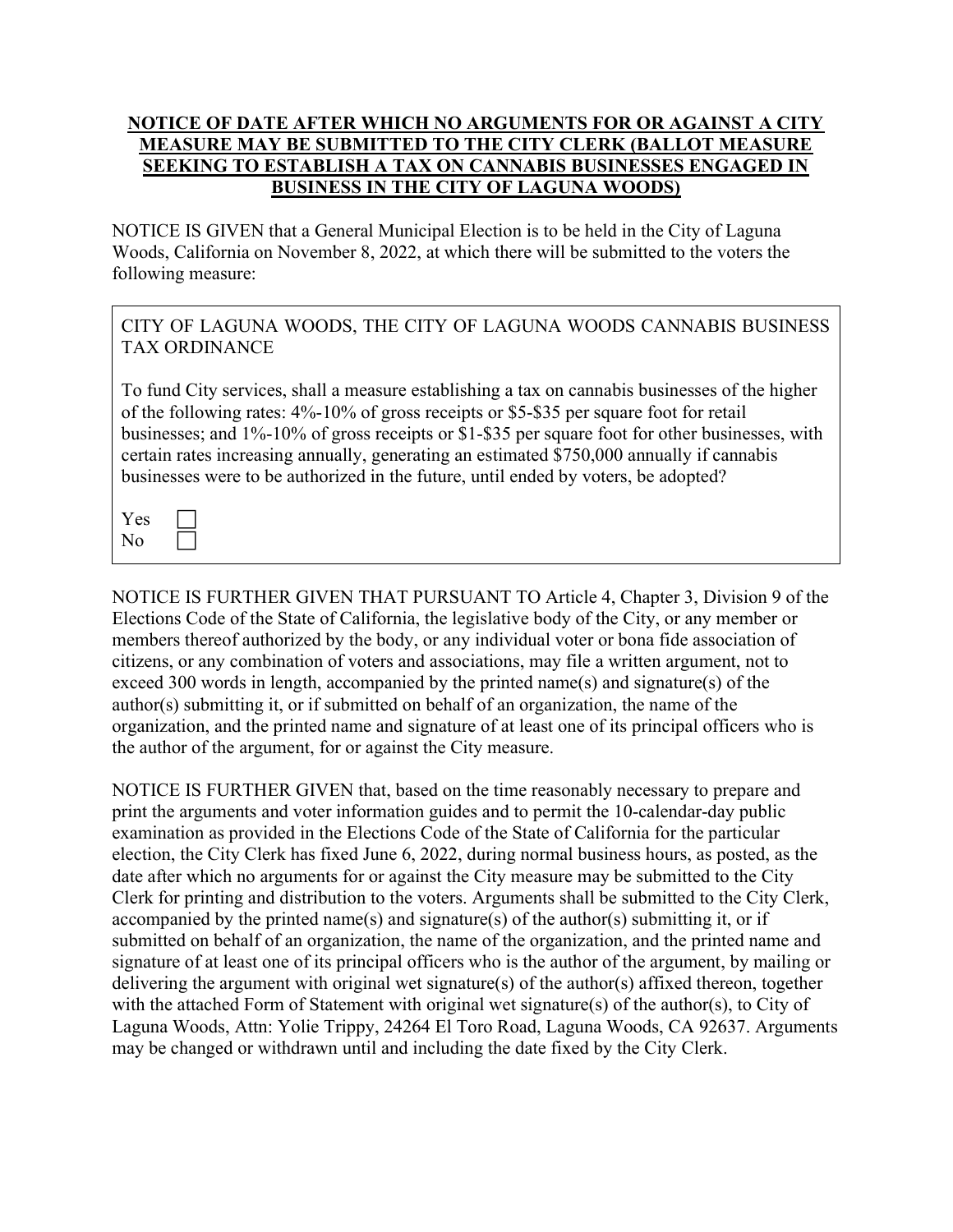NOTICE IS FURTHER GIVEN that, in order to enable the City Clerk to determine whether it qualifies as a bona fide association of citizens, an organization or association submitting an argument for or against the City measure shall submit with its argument a copy of one of the following: (1) its articles of incorporation, articles of association, partnership documents, bylaws, or similar documents, (2) letterhead containing the name of the organization and its principal officers, or (3) if the organization or association is a primarily formed committee established to support or oppose the measure, its statement of organization filed pursuant to Section 84101 of the Government Code of the State of California.

NOTICE IS FURTHER GIVEN that the City Council has determined that rebuttal arguments, not to exceed 250 words in length, as submitted by the authors of the opposing direct arguments, may be filed with the City Clerk, accompanied by the printed name(s) and signature(s) of the author(s) submitting it, or if submitted on behalf of an organization, the name of the organization, and the printed name and signature of at least one of its principal officers who is the author of the argument, not more than 10 days after the final date for filing direct arguments. The City Clerk has fixed June 16, 2022, during normal business hours, as posted, as the date after which no rebuttal arguments for or against the City measure may be submitted to the City Clerk for printing and distribution to the voters. Rebuttal arguments shall be submitted to the City Clerk, accompanied by the printed name(s) and signature(s) of the author(s) submitting it, or if submitted on behalf of an organization, the name of the organization, and the printed name and signature of at least one of its principal officers who is the author of the argument, by mailing or hand-delivering the rebuttal with original wet signature(s) of the author(s) affixed thereon, together with the attached Form of Statement with original wet signature(s) of the author(s), to City of Laguna Woods, Attn: Yolie Trippy, 24264 El Toro Road, Laguna Woods, CA 92637.

NOTICE IS FURTHER GIVEN that any impartial analysis or direct argument filed under the authority of the Elections Code of the State of California will be available for public examination at Laguna Woods City Hall, located at 24264 El Toro Road, Laguna Woods, CA 92637, as well as on the City of Laguna Woods' website (www.cityoflagunawoods.org) for not less than 10 calendar days from the deadline for the filing of the arguments and analysis. Any rebuttal argument filed under the authority of the Elections Code of the State of California will be available for public examination at Laguna Woods City Hall, located at 24264 El Toro Road, Laguna Woods, CA 92637, as well as on the City of Laguna Woods' website (www.cityoflagunawoods.org) for not less than 10 calendar days from the deadline for filing rebuttal arguments.

Contact: Yolie Trippy, CMC, City Clerk, at (949) 639-0500

Dated: May 26, 2022 Laguna Woods Globe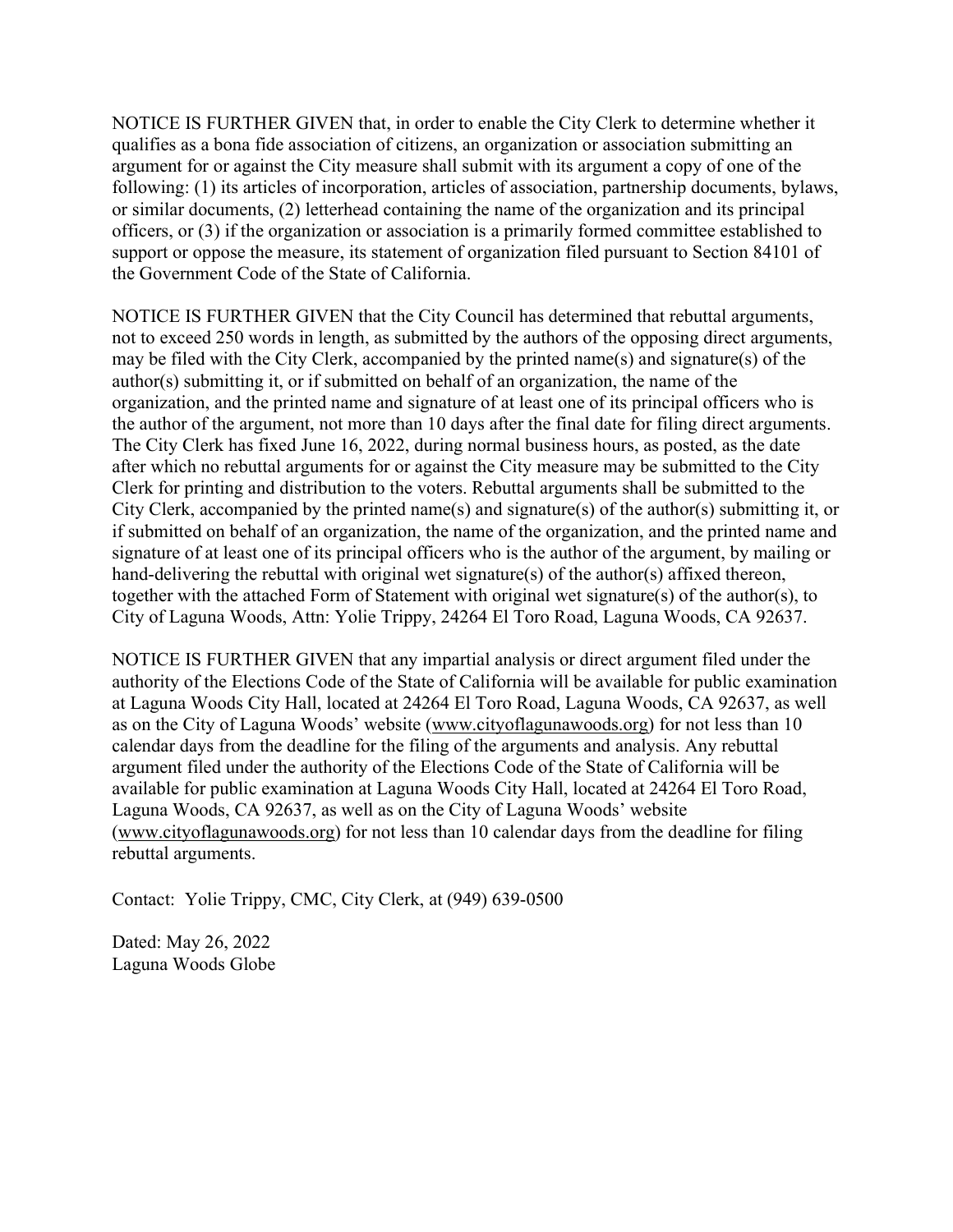## FORM OF STATEMENT TO BE FILED BY AUTHOR(S) OF ARGUMENT

All arguments concerning measures filed pursuant to Division 9, Chapter 3 (beginning with Section 9200) of the Elections Code of the State of California shall be accompanied by the following form of statement to be signed by each proponent, and by each author, if different, of the argument:

The undersigned proponent(s) or author(s) of the (primary/rebuttal) argument (in favor of/against) ballot measure at the General Municipal Election for the City of Laguna Woods to be held on November 8, 2022, hereby state that the argument is true and correct to the best of (his/her/their) knowledge and belief.

| Print Name                                                                                                                             |
|----------------------------------------------------------------------------------------------------------------------------------------|
| <b>Title</b><br><u> 1989 - Johann Stoff, deutscher Stoff, der Stoff, der Stoff, der Stoff, der Stoff, der Stoff, der Stoff, der S</u>  |
| (If applicable): Submitted on behalf of:                                                                                               |
|                                                                                                                                        |
|                                                                                                                                        |
|                                                                                                                                        |
|                                                                                                                                        |
| Print Name                                                                                                                             |
| <b>Title</b><br><u> 1980 - Johann Stoff, deutscher Stoffen und der Stoffen und der Stoffen und der Stoffen und der Stoffen und der</u> |
| (If applicable): Submitted on behalf of:                                                                                               |
|                                                                                                                                        |
|                                                                                                                                        |
|                                                                                                                                        |
|                                                                                                                                        |
| Print Name                                                                                                                             |
| <b>Title</b>                                                                                                                           |
| (If applicable): Submitted on behalf of:                                                                                               |
|                                                                                                                                        |
|                                                                                                                                        |
| Date                                                                                                                                   |